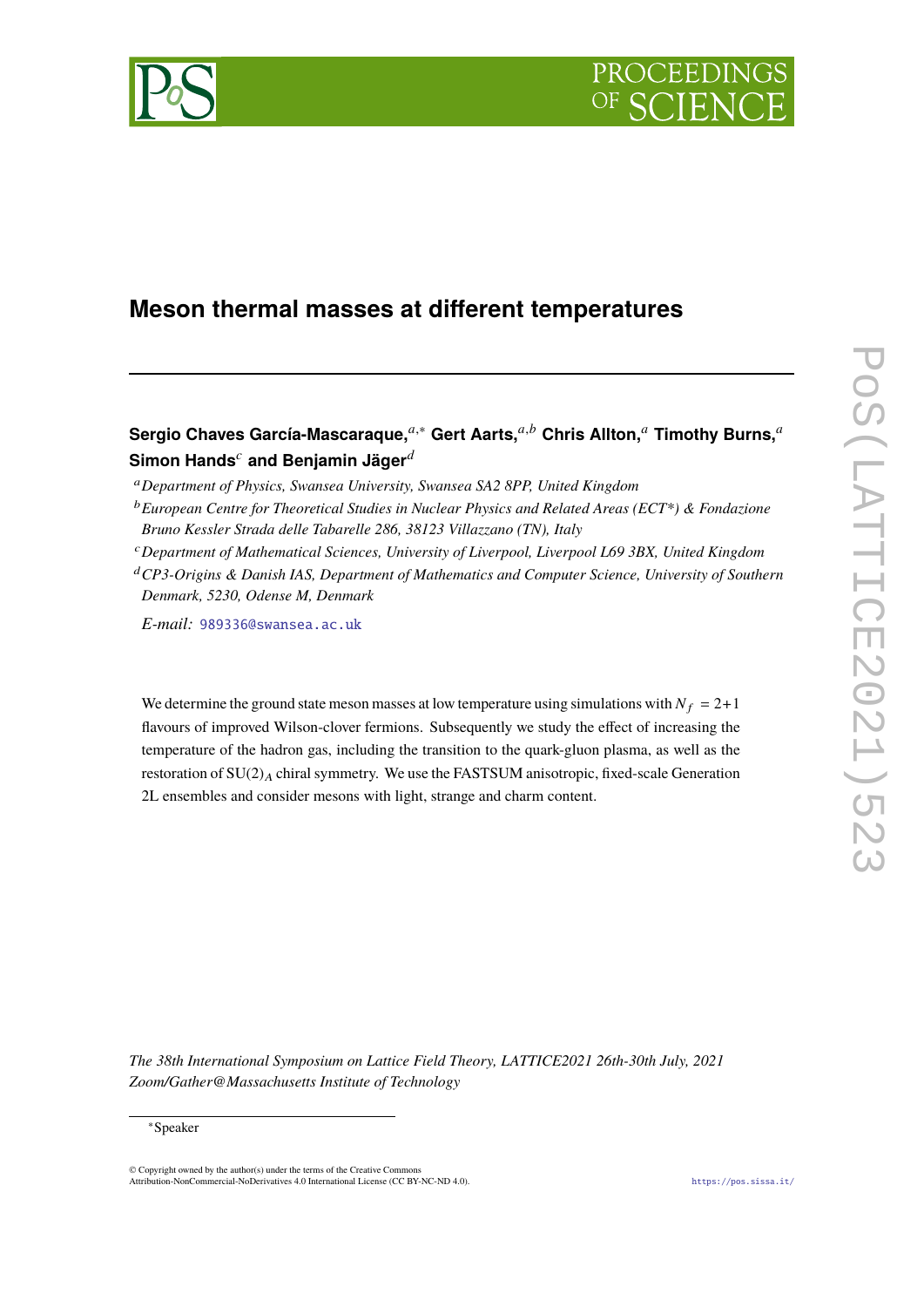## **1. Introduction**

The fate of hadrons as the temperature of the hadron gas is increased and the transition to the quark-gluon plasma is made, has been a topic of longstanding interest. In principle, nonperturbative simulations of lattice QCD should provide theoretical insight, but the analysis is complicated due to the difficulty in defining the notions of *ground state* and *mass* at nonzero temperature. This can be resolved by considering hadronic spectral functions, which include thermal mass shifts and widths, but their construction is hindered by the finite number of points in the Euclidean time direction available for the required analytic continuation. Nevertheless, interesting results for light and strange baryons have been obtained [\[1,](#page-8-0) [2\]](#page-8-1), shedding light on parity doubling and chiral symmetry restoration.

In this contribution, we present the temperature dependence of masses of mesons. We take the following conservative approach: we first determine the masses of the ground states in various channels at low temperature, using a regression analysis based on the one presented in Ref. [\[3\]](#page-8-2). We aim to minimise possible bias by performing variational fits and avoiding cherry-picking. Subsequently we extend this analysis to nonzero temperature and attempt to systematically generate comparable estimates of ground state masses for all temperatures. While we expect this approach to break down at higher temperatures and definitely in the quark-gluon plasma phase, where light mesons no longer exist, we demonstrate that it nevertheless provides insight into thermal effects. In particular, we study the restoration of the  $SU(2)_A$  symmetry as the temperature increases, by comparing the masses of the  $\rho(770)$  and  $a_1(1260)$ . Finally, we identify limits to this approach by contrasting results obtained with local and smeared sources at high temperature.

#### **2. Lattice setup and mesonic correlation functions**

We use the anisotropic FASTSUM ensembles described in detail in Ref. [\[7\]](#page-8-3), with  $N_f = 2 + 1$ flavours of clover-improved Wilson fermions. The strange quark mass is at its physical value [\[4\]](#page-8-4), but the light quarks are heavier than in nature. Relevant parameters are given in Table [1.](#page-1-0) In the fixedscale approach, the temperature is varied by changing  $N_{\tau}$ , using the relation  $T = 1/(N_{\tau} a_{\tau})$ . The lowest (highest) temperature we study here is  $T = 47$  (300) MeV, obtained using  $N<sub>\tau</sub> = 128$  (20).

<span id="page-1-0"></span>

| $1/a_{\tau}$ [GeV] $a_{s}$ [fm] $\xi = a_{s}/a_{\tau}$ $N_{s}$ $M_{\pi}$ [MeV] $M_{\pi}L$ $T_{c}$ [MeV] |                                                       |  |  |  |
|---------------------------------------------------------------------------------------------------------|-------------------------------------------------------|--|--|--|
|                                                                                                         | 5.997(34) $0.01136(6)$ 3.453(6) 32 236(2) 4.36 164(2) |  |  |  |

**Table 1:** Parameters relevant for the ensembles:  $a_{\tau}$  ( $a_{\tau}$ ) is the temporal (spatial) lattice spacing;  $\xi$  is the renormalised anisotropy;  $N_s$  is the number of points in the spatial direction;  $M_\pi$  is the mass of the pion;  $T_c$ is the critical temperature, computed using the inflection point of the renormalised chiral condensate [\[7\]](#page-8-3).

Our analysis focuses on mesonic correlation functions. The mesonic operators are  $O(a)$  improved through the Symanzik improvement scheme. In the correlation functions the source and sink operators are identical. As we are interested in thermal observables, correlation functions are expressed in a *time-momentum* representation, with the external momentum set to zero. Consequently, our correlators only depend on Euclidean lattice time  $\tau$ ,  $C(\tau)$  with  $\tau/a_{\tau} \in [0, N_{\tau})$ . In the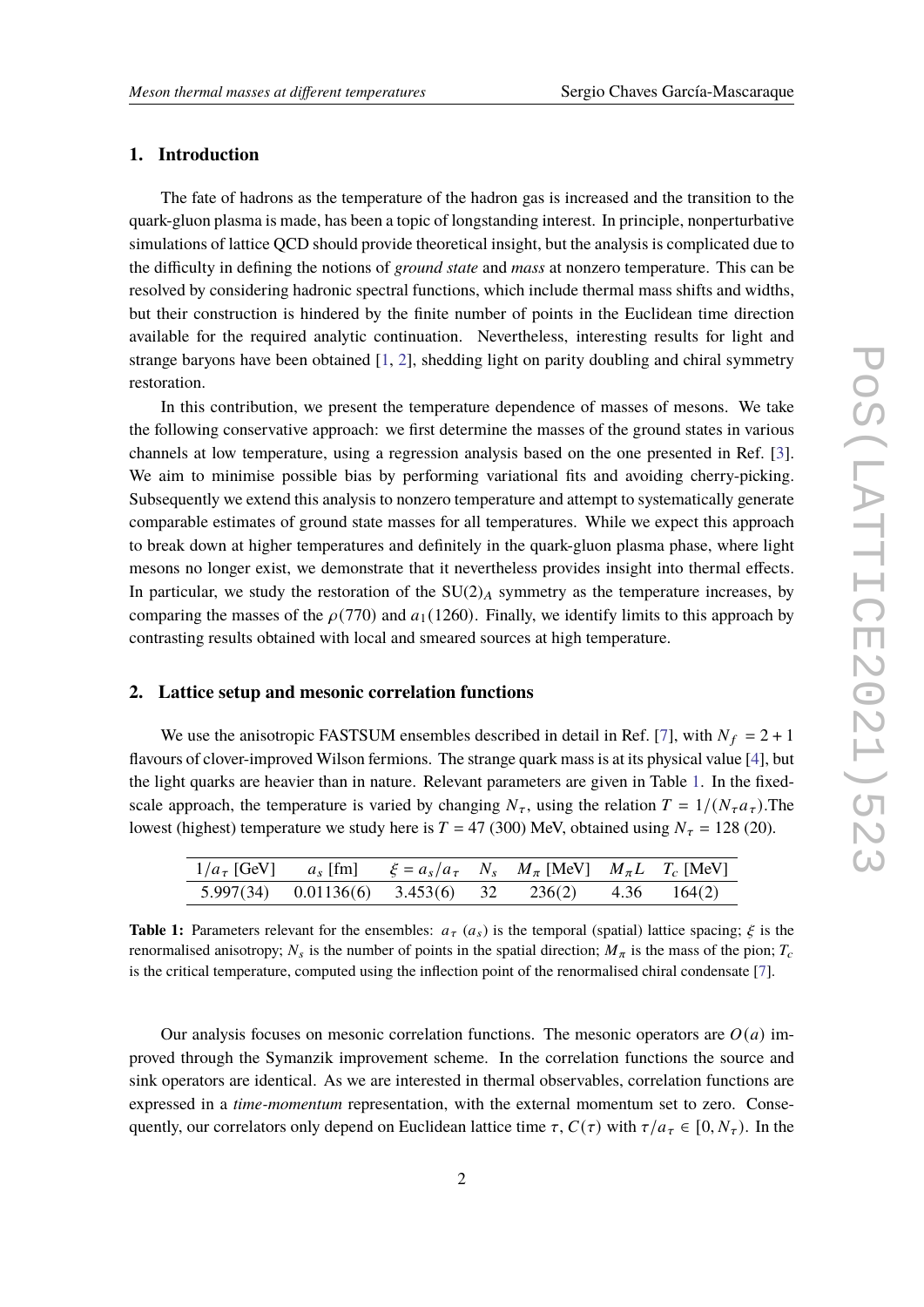|          | Channel   pseudoscalar vector axial-vector scalar |                |                          |          |
|----------|---------------------------------------------------|----------------|--------------------------|----------|
| Operator | $\gamma_5$                                        | $\gamma_{\mu}$ | $\gamma_{\mu}\gamma_{5}$ |          |
| $I^{PC}$ | $0^{-+}$                                          | $1 - -$        | $1++$                    | $0^{++}$ |

<span id="page-2-0"></span>**Table 2:** Channels available in our simulations, indicated by the Dirac matrix and the  $J^{PC}$  quantum number.

simulations, three quark fields are present:  $u$ ,  $d$  and  $s$ , with  $u$  and  $d$  being degenerate. We also have access to observables containing charm  $(c)$  [\[5,](#page-8-5) [6\]](#page-8-6), which is however not included in the fermion determinant. As a result, we can simulate six flavour combinations:  $uu$ ,  $us$ ,  $uc$ ,  $ss$ ,  $sc$  and  $cc$ . We do not calculate disconnected contributions, therefore, we only have access to non-singlet flavour observables.

We have analysed a number of channels: pseudoscalar, vector, axial vector and scalar, see Table [2.](#page-2-0) Here we report results for the first three channels only. Besides the specification of the flavour combination and operator used, we can choose the type of source used in the inversion of the Dirac operator. We have used *local* and *smeared* (using Gaussian smearing with parameters  $N = 100, \kappa = 5.5$ ) sources. The latter are designed to have better overlap with the ground state at zero temperature, but in principle both types should lead to the same ground state mass. We construct correlation functions in which either local sources were used for both quark propagators, and denote these with  $l-l$ , or smeared sources, denoted with  $s-s$ . As a result, we have two different estimates for the same mesonic correlator, for each channel and flavour combination.

# **3. Regression analysis**

#### **3.1 Spectral decomposition**

Every parametric regression analysis needs a model. Here we start from the simplest Ansatz: a sum of isolated states, characterised by a mass  $M_s$ , amplitude  $A_s$  and vanishing width (i.e. simple poles in the mesonic correlator, or delta-functions in the corresponding spectral function). The correlator then takes the form

<span id="page-2-1"></span>
$$
C(\tau) = \sum_{s=0}^{\infty} A_s \cosh \left[ M_s(\tau - 1/(2T)) \right]. \tag{1}
$$

In principle, we can fit our estimates of the correlation function to the equation above to extract the masses  $M_s$  and amplitudes  $A_s$  of the different states. We refer to the state with the lowest mass as the *ground state*; extracting its mass is our main objective. Provided  $M_0 \ll M_{s\neq 0}$ , the ground state dominates at large times  $\tau > 0$ , which at nonzero temperature is  $\tau/a_{\tau} \simeq N_{\tau}/2$ . It is noted that Eq. [\(1\)](#page-2-1) is only expected to be valid in the low-temperature limit,  $T \rightarrow 0$ . Once the temperature is increased, the validity of the model starts being questionable, due to in-medium effects.

To perform a regression analysis, we assume that the correlation functions are, at all temperatures, described by the model

<span id="page-2-2"></span>
$$
C(\tau) = f(\tau; \theta, N_{tr}) + u,
$$
\n(2)

where the Ansatz, f, is a truncation of Eq. [\(1\)](#page-2-1) at the order  $N_{tr}$ . It depends on the parameters  $\theta = \{A_s, M_s | s = 0, \ldots, N_{tr}\}$ , which need to be found; the parameters  $A_s$  and  $M_s$  correspond to the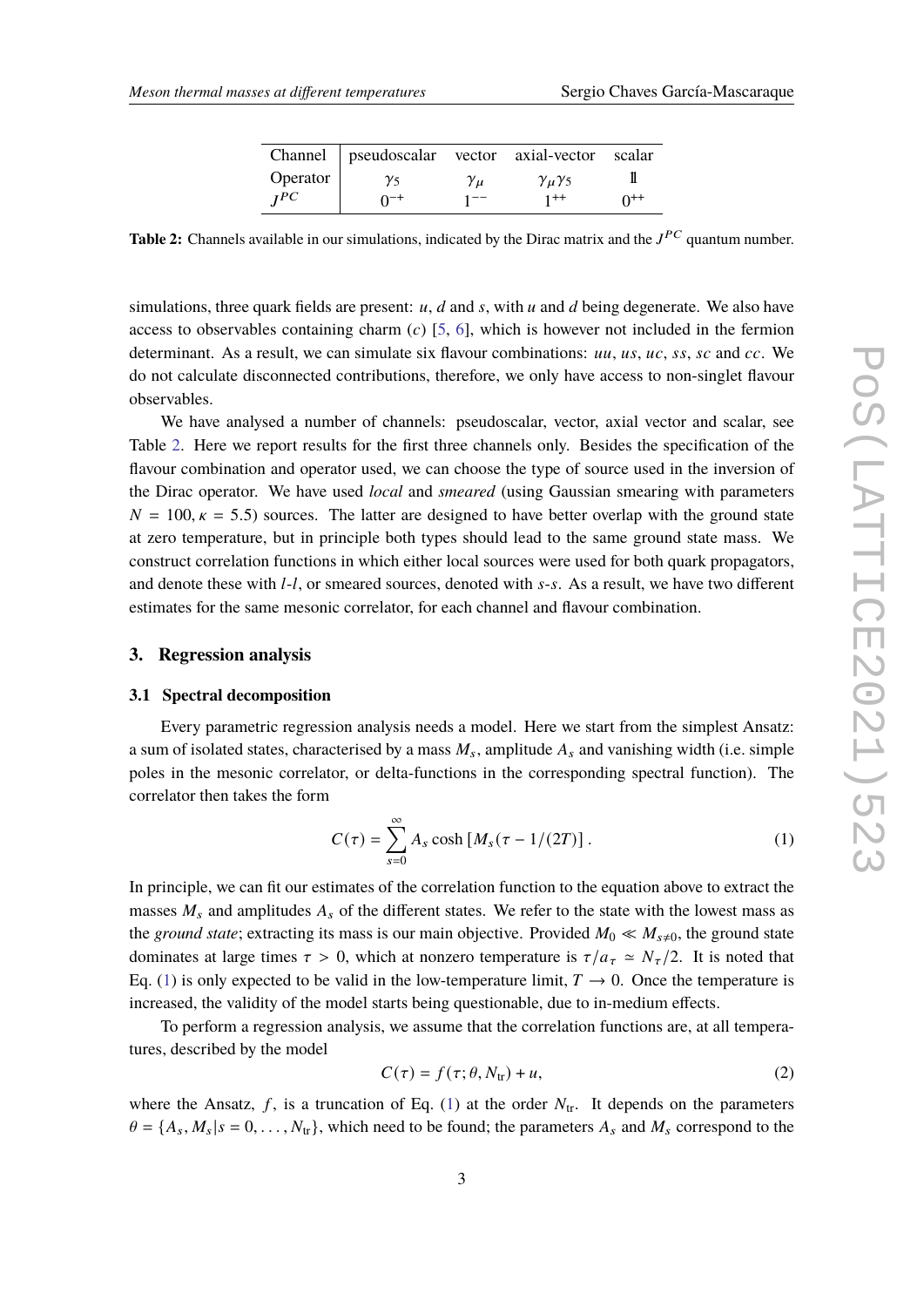ones in Eq.  $(1)$ . The error term,  $u$ , is assumed normally distributed and conditionally independent of  $\tau$ .

To set up notation, from now on  $\hat{C}(\tau)$  is our estimate of the correlation function, which is estimated by averaging over all configurations at a fixed temperature. Note that the regression analysis presented in this section is based on the procedure presented in Ref. [\[3\]](#page-8-2).

## **3.2 Sources of problems in a regression analysis**

Performing a regression analysis is a nontrivial task. Here we briefly review some of the problems present in the analysis and discuss solutions to mitigate them.

**Correlation function data is heavily correlated** – The correlation function estimate at different times  $\tau$  is heavily correlated, hence the data includes less information than expected. The source of this autocorrelation is the computation of the propagators; the entire ensemble is used to produce an estimate of the correlation function at all  $\tau$ . Consequently, the samples are correlated at different  $\tau$ , which violates the usual assumption of independence in the errors in Eq. [\(2\)](#page-2-2).

Not taking into account the correlation in the regression analysis tends to underestimate the uncertainty in the parameter estimates and even produce wrong results. One way to take correlation into account is by using the so-called *correlated maximum likelihood estimate*. This estimate can be derived by maximising the likelihood function of the intersection of  $N$  correlated normally distributed random variables. The problem is equivalent to minimising the following objective function:

<span id="page-3-0"></span>
$$
\chi^2 = \left[\hat{C} - f(\tau;\theta)\right] K^{-1} \left[\hat{C} - f(\tau;\theta)\right]^T,\tag{3}
$$

 $K$  being the covariance matrix of the error term, which can be estimated using the correlation function estimate  $\hat{C}(\tau)$ . Minimising Eq. [\(3\)](#page-3-0) tends to be unstable; starting at different initial parameters leads to significantly dissimilar results.

One can always try to break down the correlation by producing a bootstrap estimate of the data. This can be done by selecting different random samples from all configurations available for each time  $\tau$ . This procedure can produce biased estimates of  $\hat{C}(\tau)$  [? ].

**Multistate fits are a must** – As explained before, the lowest state tends to dominate the correlation function at large  $\tau$ . However, without having information about the values of the masses of the excited states, we do not know when those states start becoming relevant as  $\tau \searrow 0$ . As a consequence, if only one-state fits are produced, then bias is included in the result. Hence one should always try including as many states as possible in the model.

**Varying the fit windows** – The fit window used in the regression should be varied to produce as many estimates as possible of the ground state mass. Varying the fit window reduces the bias included by manually selecting a region of fit. For the remainder of the contribution, we define a fit window  $FW(\tau_0, \tau_f)$  as all times  $\tau$  included in the interval  $[\tau_0, \tau_f]$ . We fix  $\tau_f/a_{\tau} = N_{\tau}/2$ .

**Parameter initialisation** – Minimising Eq. [\(3\)](#page-3-0) using initial parameters that are close to the "true" values is crucial to avoid instabilities. We produce our initial parameters using a combination of effective mass computations and fits to a different number of states. The mass of the  $n<sup>th</sup>$  state can be estimated using the effective mass if knowledge about the parameters of the lighter  $n - 1$  states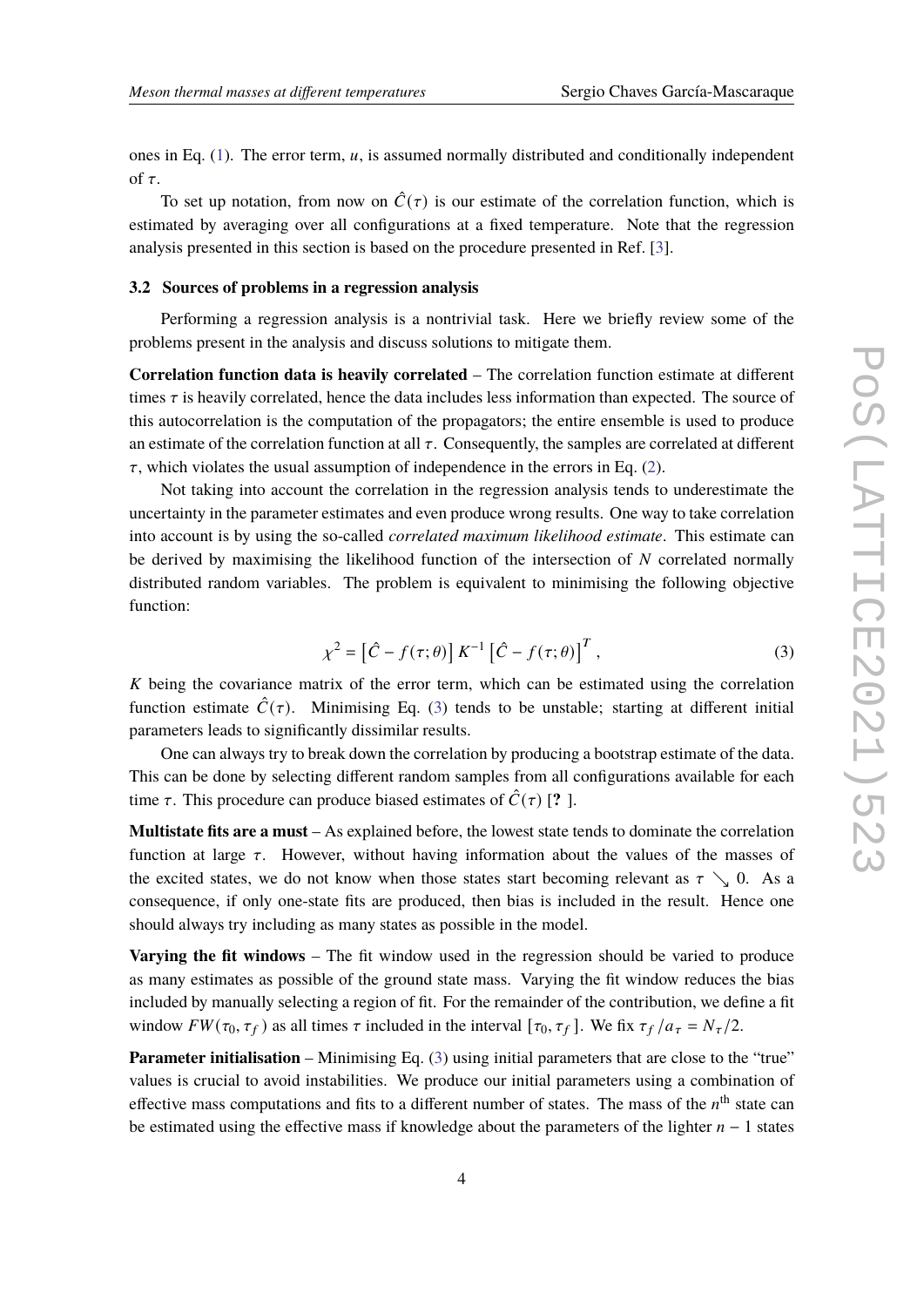

**Figure 1:** Ground state mass of the *local-local* pion correlation function  $(\gamma_5, uu)$  as a function of the starting time  $\tau_0$  defining the fit window used in the regression; the fit windows used contain all points in the region  $[\tau_0, N_\tau/2]$ . The error bars correspond to the estimate of the ground state mass at a given time window. In some cases the error bars are too small to be visible. Error bars change rapidly in regions where additional excited states become relevant. The line corresponds to the median mass using all fit windows; this result is independent of the fit window used. The temperature of the system is  $T = 46$  MeV ( $N<sub>\tau</sub> = 128$ ).

is available. To do so, we subtract the model composed of the  $n-1$  states from the correlation function estimate, eliminating those contributions from the correlation function; see Eq. [\(1\)](#page-2-1). We can use this procedure iteratively to estimate the masses of the wanted excited states. Afterwards, one should always fit a one-state model to the subtracted correlation function to produce a more robust estimate of the initial parameter. As errors propagate, this technique is less reliable for higher order excited states.

#### **3.3 Regression at fixed fit window and extraction of the final ground state mass**

We will now explain how regression is carried out using a fixed fit window. As we do not know when excited states become relevant, we should include models with a different number of states. For each of the models, we can produce an estimate of the ground state mass. At the end, we need to select the best estimate of the ground state mass at the current fit window. To obtain this value, we use the so-called *corrected Akaike Information Criterion* (AICc) [\[9,](#page-8-7) [10\]](#page-8-8). The AICc can be used to measure the relative likelihood of the data description between two models; the model with the lowest  $AICc$  is the most likely to describe the data. It can be defined using

$$
AICc = N_{\theta} - \log(\hat{L}) + \frac{N_{\theta}^2 + N_{\theta}}{N_{\text{fw}} - N_{\theta} - 1},\tag{4}
$$

where  $N_{\theta}$  is the number of parameters in the model,  $\hat{L}$  is the likelihood function evaluated at the estimated parameters and  $N_{\text{fw}}$  is the number of points included in the fit.

Using the  $AICc$ , we can compute the relative likelihood between two models  $m_1$  and  $m_2$ ,

$$
l(m_1, m_2) = \exp\left(-\frac{1}{2}[AICc(m_1) - AICc(m_2)]\right).
$$
 (5)

This quantity measures how likely  $m_2$  is to describe the data compared to  $m_1$ . Provided we set  $m_1$ to the model with the lowest  $AICc$  among all models available, then we can use the values of  $l$  to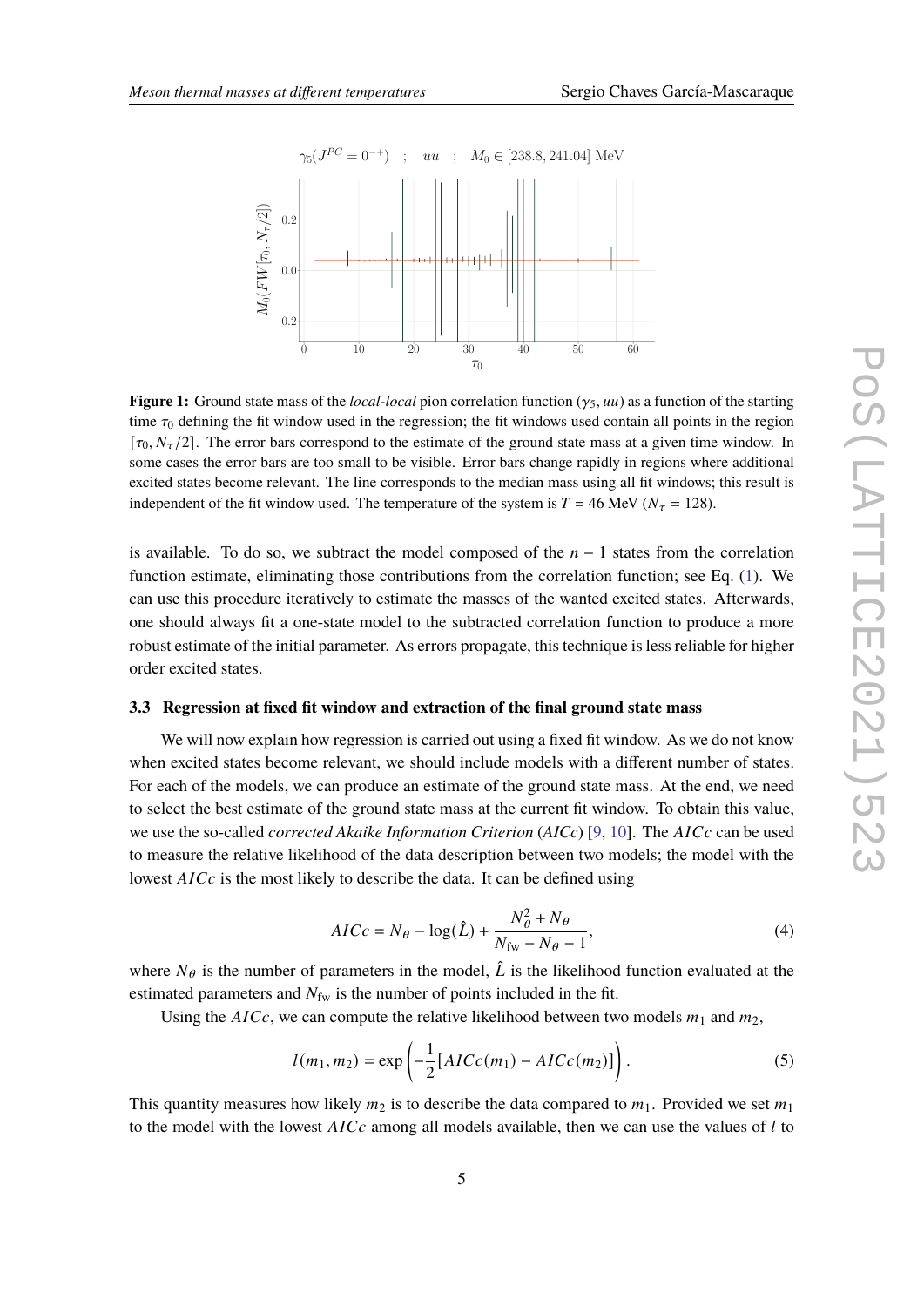<span id="page-5-0"></span>

Pseudoscalar channel

Vector channel

**Figure 2:** Temperature dependence of the ground state masses in the pseudoscalar ( $\gamma_5$ ) and the vector ( $\gamma_u$ ) channels. The vertical gray line corresponds to the pseudocritical temperature  $T_c$ .

measure the *relative model quality*. We can utilise this information to compute the best estimate of the mass at the given time window by calculating the weighted average of all masses; we use  $l$ as weights. This technique allows us to promote the influence of high-quality models in our result while avoiding manually discarding any models. Finally, the error in the weighted mass can be extracted using a bootstrap analysis.

For each fit window used in the fit, we collect an estimate of the ground mass  $M_0(FW)$ . Our final estimate of the mass, independent of the fit window, is extracted using the median of all  $M_0(FW)$ . We use the median as it is a robust statistic; outliers tend to be present due to the unstable nature of correlated fits. Confidence intervals on the median estimation can be constructed using bootstrap; confidence intervals are not guaranteed to be symmetric.

## **4. Results**

We will now present some results for the ground state masses for different states. Fig. [2](#page-5-0) contains the temperature dependence of the different flavour combinations in the pseudoscalar and vector channels. Two different trends can be seen. In the low-temperature regime, where the system is in the *hadronic phase*, the masses show minimal temperature dependence. For the light quarks, some dependence can be seen in the vector channel. On the other hand, above the pseudocritical temperature ( $T_c \sim 164$  MeV), which is estimated using the inflection point of the chiral condensate, where the system is a quark-gluon plasma, the masses vary with the temperature, when the results are taken at face value. This effect is stronger in the light sector  $(uu, us$  and ss). For the heavier sector, involving charm, the effect is milder and the charmonium  $cc$  states are almost unaffected by thermal effects. In the high-temperature regime, the masses of the light mesons increase until becoming degenerate. The mass increase and the degeneration of the light flavour combinations can be explained by thermal effects: the inherent light-quark-energy scales are smaller than the temperature scale and the system is dominated by thermal excitations. Note that the uncertainties in the estimates grow with temperature due to the combined fact that the model used in the fit is not expected to be accurate as the temperature increases (to be discussed next) and the fact that the number of points available in the fit decreases with  $T$ .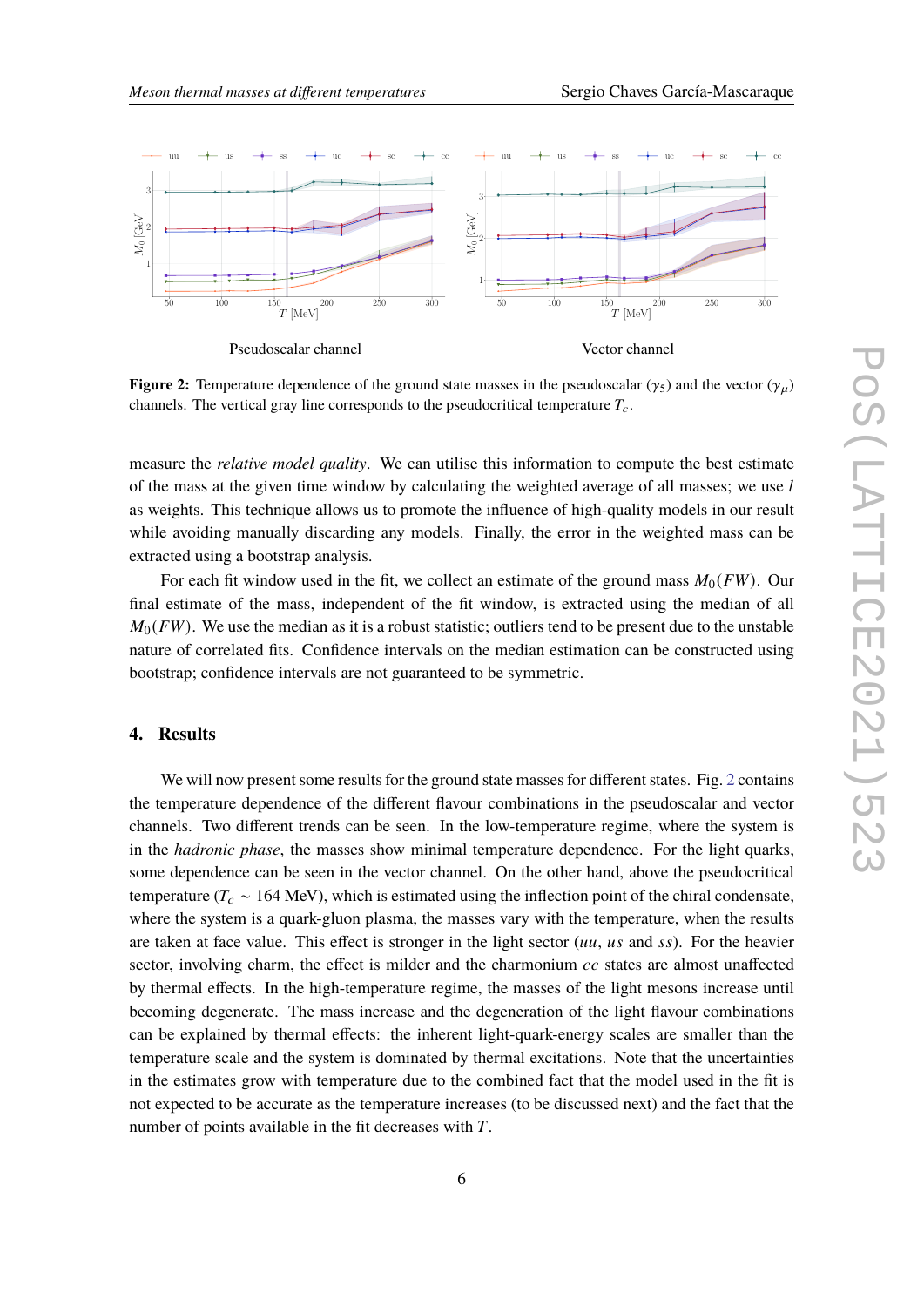<span id="page-6-0"></span>

**Figure 3:** Temperature dependence of two  $SU(2)_A$  related channels: vector –  $\rho(770)$  – and axial-vector –  $a_1$ (1260). The estimate of the correlation function in the axial-vector channel at the lowest temperature is remarkably noisy, affecting the confidence intervals.

The apparent presence of thermal effects for light mesons in the high-temperature regime leads to a natural question: is the spectral decomposition underpinning Eq. [\(1\)](#page-2-1) valid at high  $T$ ? The answer is clearly no: at high temperature, thermal effects, collective excitations and screening are expected to impact mesonic correlators. Light meson states will disappear (deconfinement) and although states involving charm may survive in the quark-gluon plasma, they are expected to be no longer describable by delta functions/simple poles. The inability of Eq. [\(1\)](#page-2-1) to represent the high-temperature regime generates a problem: the quantities extracted in this region cannot be interpreted as masses. This problem is more severe in the light sector, where thermal effects are more dominant. Nevertheless, the results contain meaningful information about the status of the system in the sense that degeneracies and symmetry restoration can be studied from the outcome of the regression analysis, as it gives information on the underlying correlators, irrespective of the interpretation as ground state mass.

We demonstrate this in more detail in the context of  $SU(2)_A$  chiral symmetry restoration and the temperature dependence of states related by this symmetry. Here we discuss the vector and axial-vector channels in the lightest flavour combination, connected to physical states  $\rho(770)$  and  $a_1$ (1260) respectively, see Fig. [3.](#page-6-0) At low temperature, the states are non-degenerate. However, at higher temperature, they are expected to become degenerate as the  $SU(2)_A$  symmetry is restored. The results of our simulations in Fig. [3](#page-6-0) appear to confirm this expectation, with the degeneracy emerging at or near the transition temperature.

Finally, in Fig. [4](#page-7-0) we present some results comparing the masses extracted using different types of sources: local and smeared ones. Smearing is designed to decouple the excited states in a correlation function. As a consequence, the ground state signal is enhanced, thus leading to a better estimate of the ground state mass. Where the ground state is well-defined, local and smeared ground state mass estimates should be equal. In the hadronic phase, our results indeed are comparable. However, in the deconfined phase the estimates are no longer equal. The implication is that the single-pole Ansatz given in Eq. [\(1\)](#page-2-1) is not valid and the ground state is no longer present. The larger errors at high temperature are another indication the fits are no longer working.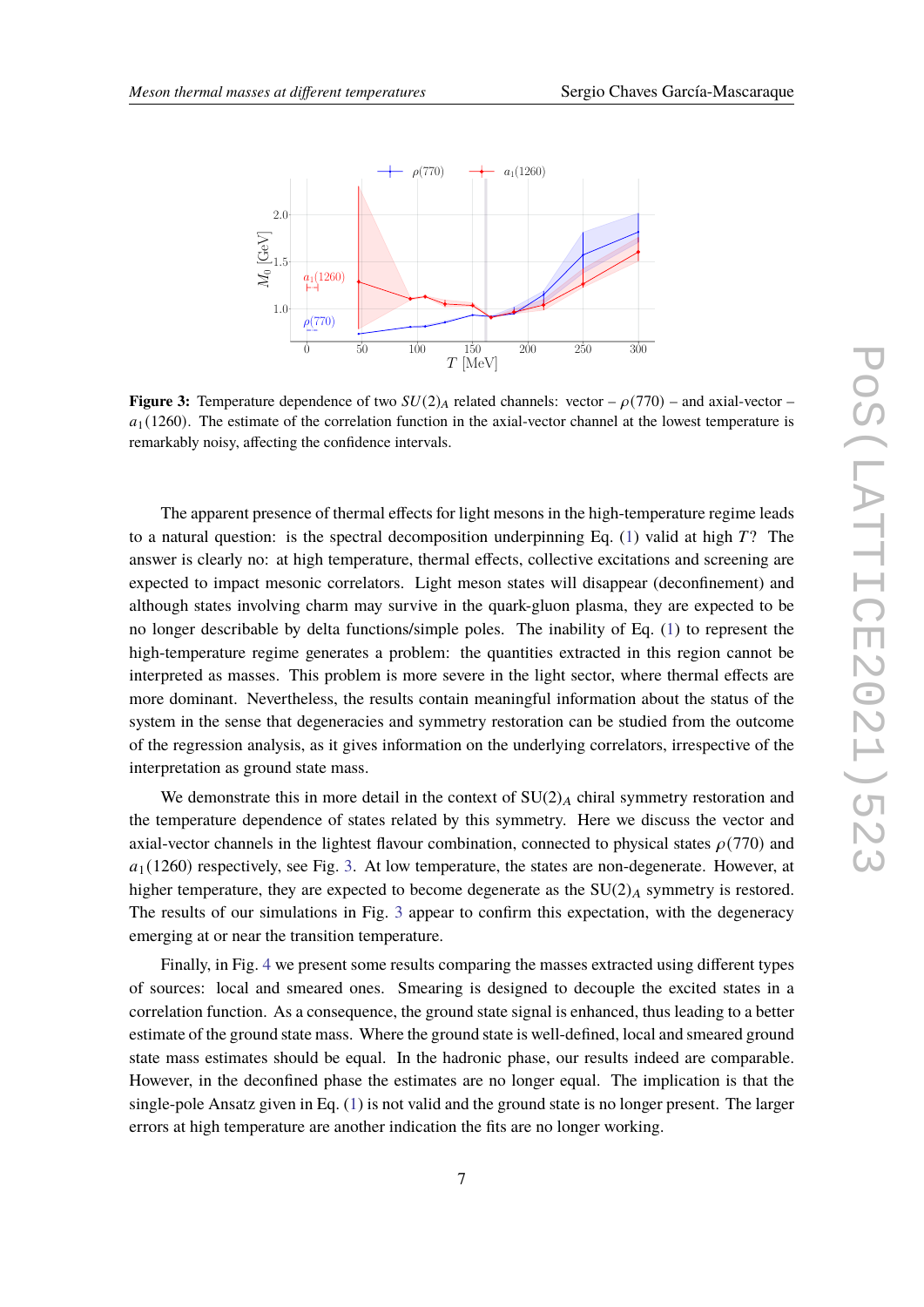<span id="page-7-0"></span>

Pseudoscalar channel

Vector channel

Figure 4: Temperature dependence of the difference between the ground state masses extracted using local and smeared sources,  $M_0^{l-l} - M_0^{s-s}$ , in the pseudoscalar ( $\gamma_5$ ) and vector ( $\gamma_\mu$ ) channels for all flavour combinations.

#### **5. Conclusions**

The regression analysis presented allows the estimation of ground state masses in a systematic manner. However, as stated before, these masses are not reliable at all temperatures. In the hadronic phase, the Ansatz consisting of a sum of simple poles, see Eq. [\(1\)](#page-2-1), is sufficient to obtain reliable estimates. A minimal temperature dependence of the masses in this regime is observed. In contrast, as the temperature increases, thermal effects dominate and Eq. [\(1\)](#page-2-1) is no longer valid. More complex models and algorithms would be needed to fully capture the information present in the correlation functions at high temperature, reconstructing e.g. the spectral functions directly. Although the approach used here is not completely accurate, pushing the boundaries of this established method is not useless. Information about degeneracies and symmetry restoration at the level of the correlation functions can be extracted using simple regression, and those results can be used as a firm ground on which more complex analysis tools are built.

A remarkable finding of our analysis is the degeneracy of  $SU(2)_A$  related states. Our results confirm the non-degeneracy of the  $\rho(770)$  and the  $a_1(1260)$  states in the hadronic phase. As the temperature increases, the states get closer and become degenerate at or around the transition temperature to the quark-gluon plasma and remain degenerate at higher temperatures.

As a final important exercise, we compared correlators obtained using local and smeared sources. An agreement between the extracted ground state masses provides an important boost for the validity of the approach. This is observed in the hadronic phase. On the other hand, likely reasons for a discrepancy at high temperature are that the ground state is no longer given by a simple pole or no longer clearly discernible, due to thermal effects and/or deconfinement. This was seen in the quark-gluon plasma, in all flavour combinations and channels studied. This leaves the question of the impact of smearing at high temperature; further research on the effects of smearing on high-temperature observables is therefore needed.